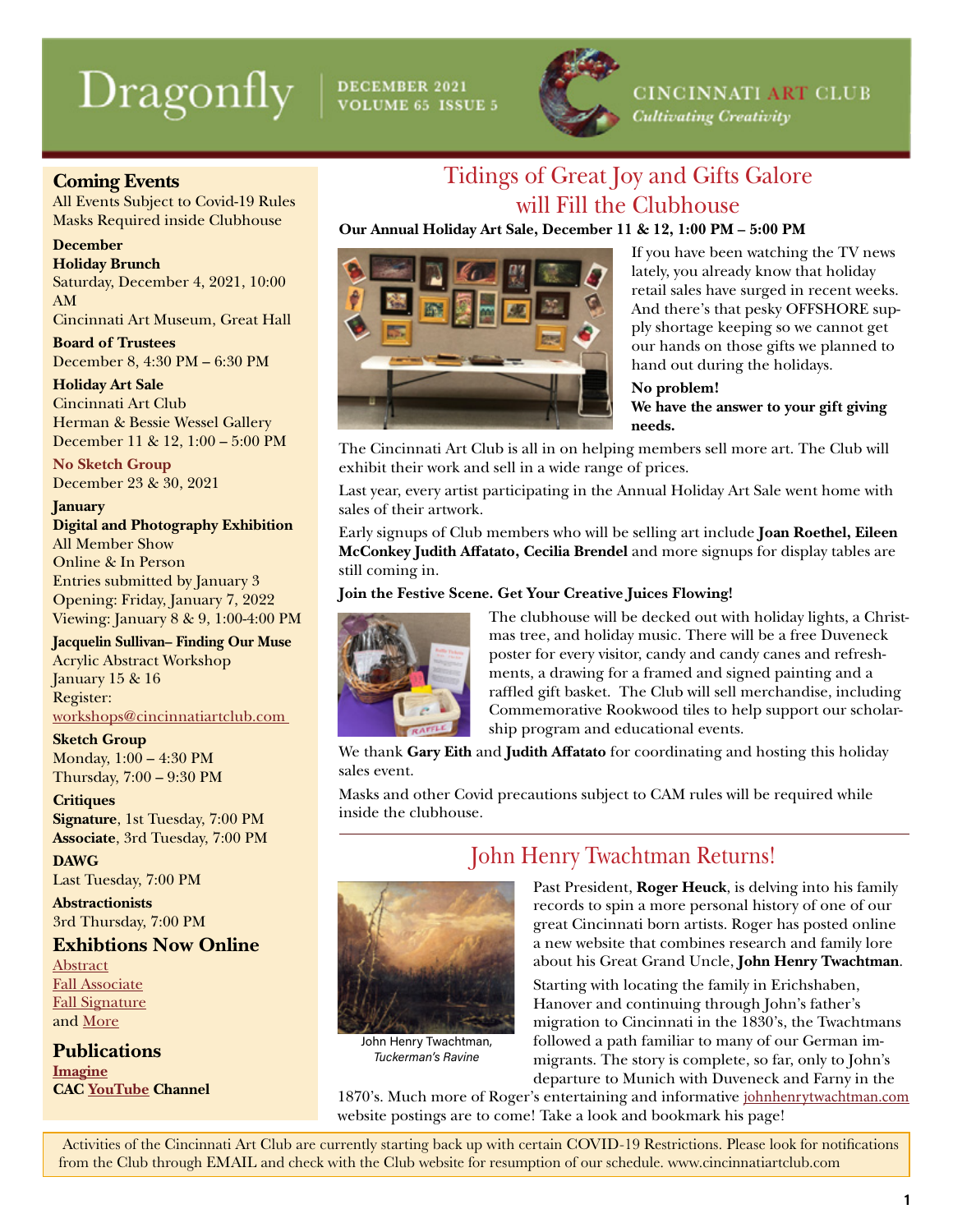# **Dragonfly** Member Newsletter



CINCINNATI ART CLUB **Cultivating Creativity** 

#### The Dragonfly is published for and by members of the Cincinnati Art Club

Cincinnati Art Club

1021 Parkside Place, Cincinnati OH 45202 (513) 241-4591 www.cincinnatiartclub.com

#### **OFFICERS**

| PRESIDENT  Donald A Schuster  |  |
|-------------------------------|--|
| VICE PRESIDENT Marlene Steele |  |
|                               |  |
|                               |  |

#### BOARD OF TRUSTEES

Kathryn Al-Lamadani, Merida D'Augustine, Luann Elliott, Steve Hart, Michael Paolercio, Jerry Saylor, Donald A Schuster, Marlene Steele, Joe Stewart, Kim Wanamaker, Barbara Weyand, Dale Wolf

#### **COMMITTEES**

| Catering Merida D'Augustine                  |  |
|----------------------------------------------|--|
|                                              |  |
| Development  Barbara Weyand                  |  |
|                                              |  |
|                                              |  |
| Membership Louann Elliott                    |  |
| Membership DevelopmentKim Wanamaker          |  |
|                                              |  |
|                                              |  |
|                                              |  |
| Workshops Eileen McConkey                    |  |
| Educational Opportunity  Kathryn Al-Lamadani |  |
|                                              |  |
|                                              |  |
| Critique-Signature Ray Hassard               |  |
| Critique-Associate  Tom Post                 |  |
|                                              |  |
| DAWG Facilitator  Lisa Koepke                |  |
|                                              |  |
|                                              |  |
|                                              |  |
|                                              |  |
| High School Plein Air  Sally Mercurio        |  |
|                                              |  |
|                                              |  |
|                                              |  |
| Social Media Tricia Paugstat                 |  |
|                                              |  |
| Volunteer Coordinator Eileen McConkey        |  |
|                                              |  |

Dragonfly is the monthly newsletter for members of the Cincinnati Art Club. Dragonfly is published monthly from September to May and in July. Any reproduction of this publication, in whole or in part, is prohibited without express written consent. Member submissions to Dragonfly Editor are welcome. Submit information to be considered for publication to:

#### [dragonfly@cincinnatiartclub.com](mailto:dragonfly%40cincinnatiartclub.com?subject=dragonfly%40cincinnatiartclub.com)

by the first of the month prior to publication. Photographs submitted must be at high resolution (300 pixels per inch).

Copyright © 2021 Cincinnati Art Club

## President's Message *from* Don Schuster



The Holiday Season comes at a strange time for the membership of the Cincinnati Art Club. Usually thought of as ending the old year and starting a new, the Holidays come in the middle of the CAC Season. Gatherings with friends and family take much of our time and effort away from our artistic lives. How do we keep the Club's momentum through to the "second half" of our 9 months of activities?

#### **Fellowship and Anticipation**

Over 50 Members and their friends or family will be joining us to celebrate the season at the Cincinnati Art Museum on Saturday, December 4th. It is with much joy that we return to CAM where we had such a festive time in 2020, prior to COVID halting so many of our activities. We will gather for brunch, our traditional painting exchange and a presentation by Trudy Gaba, Site Curator for the exhibit 'Kara Walker: Cut to the Quick'. Truly an exciting way to gather with our fellow Members!

In spite of the dire warnings about additional waves of COVID mayhem, we will continue to implement recommended protocols for safe gatherings and are planning a full slate of Club activities through to May. Monthly exhibitions, programs, our usual Critique, Sketch and Special Interest Group meetings, and our now annual Founders' Week Event.

I'm excited to share with you that the Cincinnati Art Club has received a \$3,000, non-matching Arts Resiliency Initiative Grant from the Ohio Arts Council. We applied for this to help support our outreach into the community for our upcoming Founders' Week Event. Founders' Week is our chance to encourage our city to embrace and celebrate our region's artistic heritage, both of the past and present. Once again, we will do this through a fine art competition and exhibition, visual art demonstrations and gallery talks by some of our most accomplished members. Look for announcements early in the new year about how you can participate and join in the celebration of visual art in Cincinnati!

Yours in artistic pursuit,

Don

# Jacqueline Sullivan- Finding Our Muse

### **2-Day Acrylic Painting Workshop January 15 & 16, 2022, 9:00 AM – 4:00 PM**

In this workshop Jacqueline Sullivan will explore the idea that the muse finds you when you are working. Creating in a series of small abstract paintings on paper, at



the beginning of class, you will work quickly cranking out small series of paintings.

Using acrylic paints, collage, and drawing media, you will work in multiples based on specific guidelines and examples. The speed of working will force everyone into working intuitively without putting too much thought into the work. Each series will develop from a given theme or technique that Jacquelin will present. These small paintings will be used as sketches for larger works.

To some, working quickly and intuitively

can be intimidating. But working this way, without the pressure of producing a finished work you can often free up the creative muse and breakthroughs will happen. Working in a series gives your art-practice focus and momentum; rather than face the blank canvas with too many possibilities to choose from. Get un-stuck by working in multiples.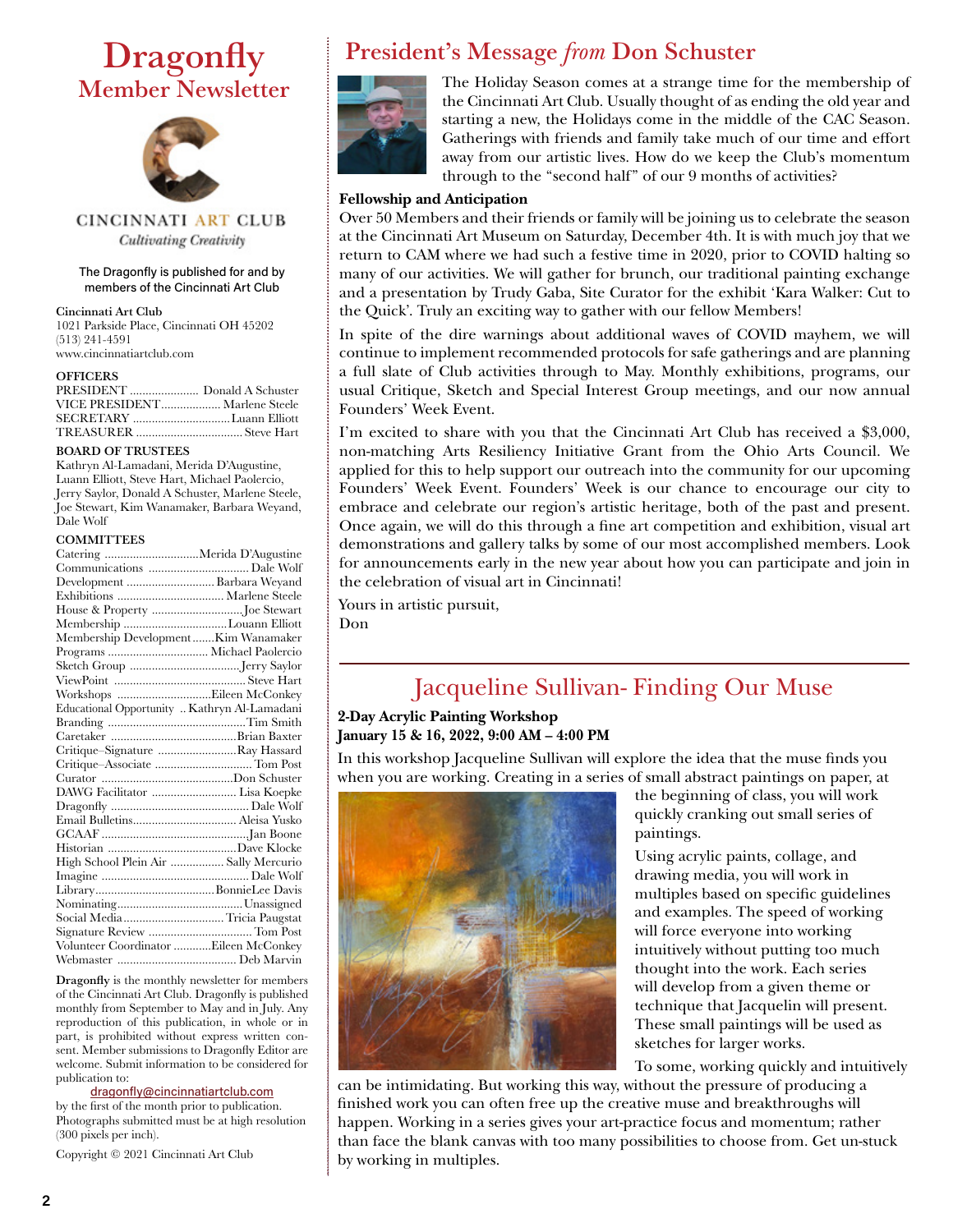### Volunteer Coordinator Eileen McConkey-Let's Get Involved

All too often, members indicate an interest in helping with Club projects, but are never asked to help. As Volunteer Coordinator for the Club, Eileen McConkey is creating organizational tools that the committee chairs and other project leaders will use to find the help needed. Coordinating extends outward to new members by providing committee chairs with tools that explain the various projects and the benefits for being involved in the success of our Club.

Volunteering also extends to Signature members who bring experienced leadership to each committee.

If you have special skills that you think can make the Club more successful, contact Eileen so she can list you as a potential volunteer.

## Jacquelin Sullivan, Newest Club Member



Artist Jacqueline Sullivan expresses her creativity through mixed-media, acrylic, and calligraphic paintings and books. Her works are unique expressions of adventure and discovery, each piece experimenting with texture, layers, color, unusual materials, calligraphic marks, and words. In addition to technical precision, personal artistic development is intrinsic to her practice. She earns her living as an artist educator as well as maintaining an active studio practice to develop personal work.

Jacquelin will be conducting our January Workshop – see details on page xxx of this Dragonfly.

She is a certified GOLDEN Artist Educator, making her a specialist on acrylic products and techniques. Her workshops are multi-disciplined and given online as well as at top art retreats and for art, book arts, fiber and calligraphy guilds and conferences. Her work has been published in Acrylic Works 4: Captivating Color the Best of Acrylics. And Acrylic Works 6: Creative Energy, the Best of Acrylics both published by Northlight books. Jacqueline has a degree in graphic design, working for many years as a publication, marketing, and advertising designer. She is the recipient of top national awards for the fashion publications that she designed.

### Heather Rae Byer, New Patron Member

For sure, Heather Rae Byer loves art. She also loves food. And she brings the two passions together at her year-old restaurant. One look at Casa Figueroa on Montgomery Rd in Pleasant Ridge will demonstrate the importance of both art and food. The Latin-infused location uses art to add a welcoming and comfortable



atmosphere where patrons savor tacos with lobster or fish dishes fresh from the waters off Florida. Five huge ceiling-to-floor murals painted in vibrant colors adorn the exterior and interior. Heather says, "I trip you up with color. I don't like to do anything that people have seen before."

### Abstracting Reality Closes as a Big Success



Club members and invited non-members went inside and out at this well attended exhibition held last month. Massively large and smaller abstract paintings were joined with works in a range of media, from acrylic and oil paintings to printmaking, collage, drawings and sculpture.

This show is now available online on our website:

[cincinnatiartclub.org/exhibitions](https://cincinnatiartclub.org/exhibitions)

## Board News

**The High School Plein Air** winners' artwork is on display at the Rosenthal Education Center, Cincinnati Art Museum. Last year's winners will rotate to Cincinnati Zoo Education Center for one-year display. Again, our congratulations to the winners.

#### **Founders Week 2022**

Work has begun for planning our next Founders Week Celebration. Ray Burt and Eileen McConkey are co-chairing the event and you can contact Ray to find out how you can make FW22 a success for the Club.

#### **Y'Art Sale**

We have had wonderful support for our past two Y'Art Sale events. The amount of money raised from selling the art supplies gathering dust has increased our upcoming CAC Scholarship Grants to a new total of \$3,500. Thanks to everyone who donated and to all who purchased.

#### **Holiday Party at CAM**

Thanks to Barbara Weyland, Christine Kuhr, Marlene Steele and Merida D'Augustine for all their work in making the Holiday Party at CAM another wonderful event for attending members. Hightlighed again by the Painting Exchange and an insightful presentation about the Kara Walker exhibition at CAM.